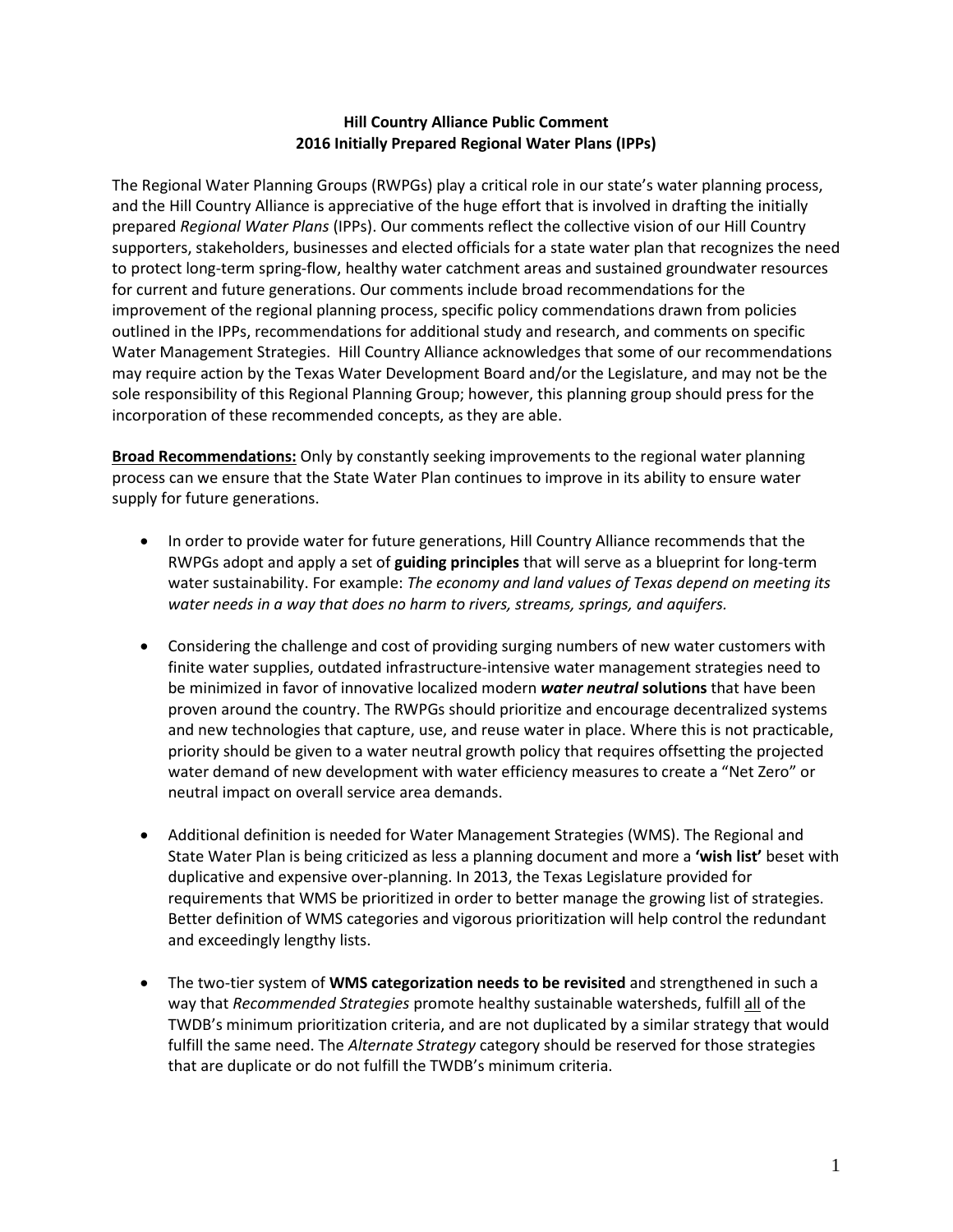The RWPG **consulting firms** are excellent, and provide a valuable service in the planning process. However, to avoid the perception or temptation of **conflict of interest**, the RWPGs, like other agencies, should create and enact a conflict of interest policy.

**Specific Policy Recommendations:** The IPPs have numerous Specific Policy Recommendations that HCA supports. We would like to commend the RWPGs for the inclusion of these policies, and encourage their adoption as part of the Regional Water Plans.

- RWPGs should prioritize strategies that protect the inherent **interconnectivity of surface water and groundwater.**
- RWPGs should de-prioritize water management strategies that dewater one region to meet the speculated need of another in the form of inter-basin pipeline transfers or otherwise.
- RWPGs should discontinue the practice of considering Water Management Strategies that rely on Groundwater that has exceeded its **MAG limitations.**
- It is vital that the state assess the **sustainability of water-consuming growth patterns** that regional water planning efforts will directly or indirectly support.
- **Counties should have additional authority** for land use planning and for regulating development based on water availability and protection of water resources.
- **Eminent Domain** powers should be recognized as contributing to the disruption of the values that undisturbed landscapes bring to natural hydrologic and ecologic functions. Given the Regional Water Planning Group's lack of authority to ignore current legal precedent, they should use their prioritization powers (HB 4, 2013) to minimize projects where using eminent domain would be necessary.
- **Rainwater harvesting** should be widely encouraged to meet rural and urban domestic water demands, as well as use for limited irrigation, such as vineyards, orchards or small farms under drip irrigation. Livestock and wildlife can also be provided supplemental water by rainwater harvesting.
- The **revision of population and demand estimates** should be put before the public for review before being presented to the planning groups for consideration and adoption.
- Due to the importance of spring-flow on the base-flow of our rivers, it is reasonable that the RWPGs encourage Hill Country Groundwater Conservation Districts to consider **management rules based on spring-flow.**
- The RWPGs should encourage better communication between the two regional planning processes developed by the Legislature (**RWPGs and GMAs**) to improve conflicting methodologies of reaching long-term planning goals.
- The Hill Country contains some of the most ecologically pristine areas in the State. The preservation of this natural environment via designation of **Unique Stream Segments** is an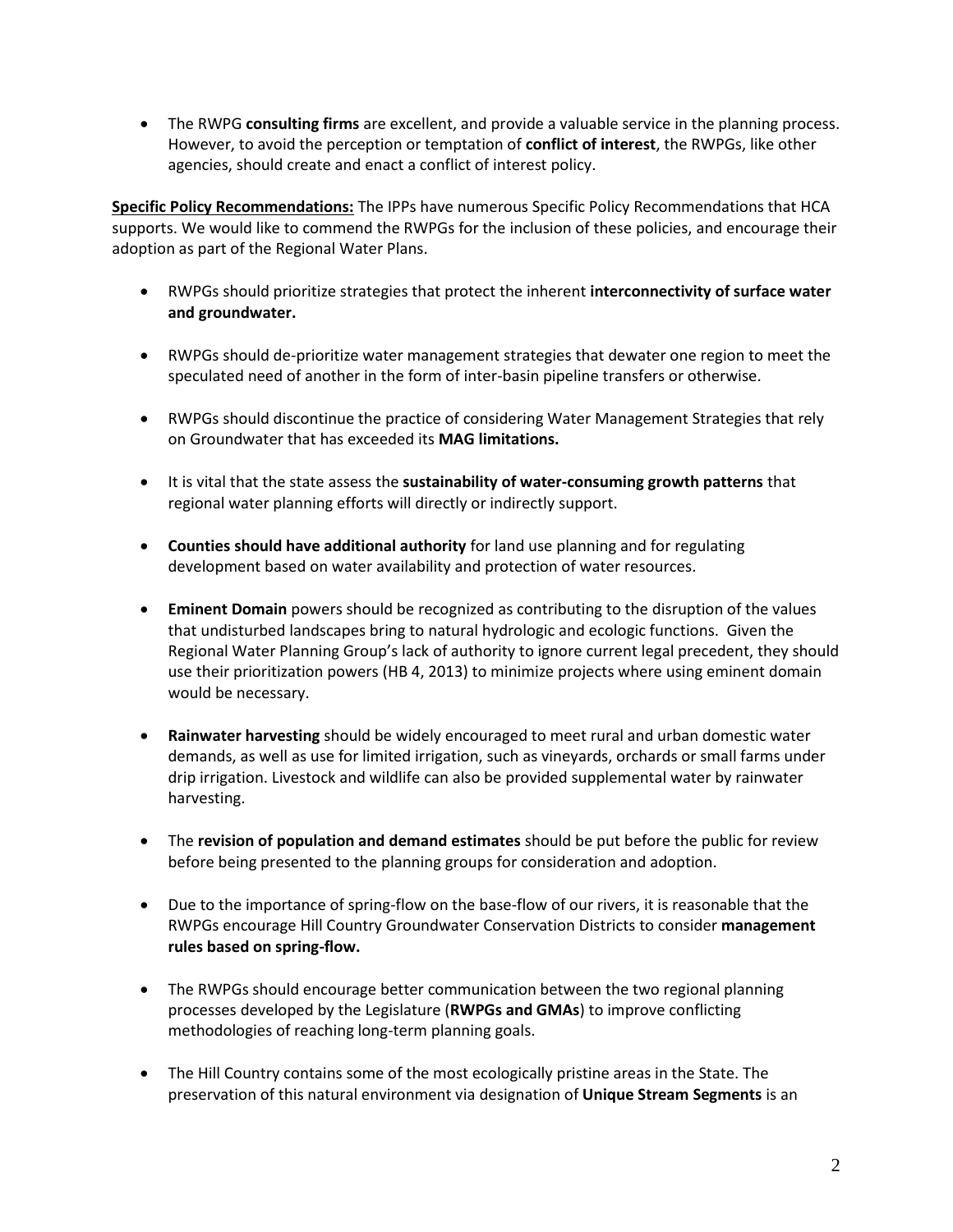important component of the Region's economy. Hill Country Alliance recommends that Region K actively promote the designation of its listed unique stream segments in the 2017 legislature as Region L did in the last Legislature. **[Region K only]**

- The RWPGs should support vegetative management programs that improve the land's ability to absorb, retain, filter and slow rainwater. A **balanced approach to brush control** can be beneficial, however, a narrow goal only to "encourage the enhancement of runoff (**WSEP**)" must be avoided. Any program to incentivize land practices for the benefit of water supply must be for the purpose of improving the overall health and function of water catchment areas for the long-term.
- The RWPGs should continue to encourage funding for projects that empower landowners to better manage their lands for the long-term health of our water supply.
- Water-user groups should develop more uniform **conservation oriented management** plans and should be required to bring down their **Gallons per Capita per Day** usage to reflect the climatic realities of the region.

**Study and Data Needs:** The State should fund or conduct these specific studies to shed more information on specific water resource issues that are critical to future RWPG decisions.

- **Aquifer Science -** The Hill Country is underlain by limestone aquifers in which there are many remaining hydrological questions. A basic, unbiased, scientific study that encompasses the hydrologic characterization of the inter-formational flow between these adjacent and associated aquifers and their contribution to surface water flows is needed in order for the local groundwater management entities and the RWPGs to make informed management decisions and recommendations that maintain sustainable systems.
- **Trinity Aquifer -** The Hill Country RWPGs should explore the creation of a Regional Trinity GCD. A small regional GCD was recommended by the TCEQ for Hays, Travis and Comal Counties in 2010. This concept should be revisited and studied for the broader Hill Country Trinity region.
- **Headwaters Groundwater/Spring-flow Analysis -** Surface water base-flow in most Hill Country Rivers is derived almost exclusively from groundwater discharge through springs. However, development of management practices is impaired by a lack of understanding about how groundwater level elevations relate to spring-flow rates. Few monitoring wells are in place that can provide continuous water level readings, and no attempt has thus far been made to relate this data to spring-flows. A study is needed to evaluate this critical interaction so that future management decisions can be based on a more substantial level of scientific knowledge.
- **Groundwater/Surface Water Relationship -** The RWPGs should encourage the State (TWDB) to embrace this concept and focus water availability studies on this topic. This water supply policy definition can best be achieved when the relationship between groundwater and surface water is fully understood.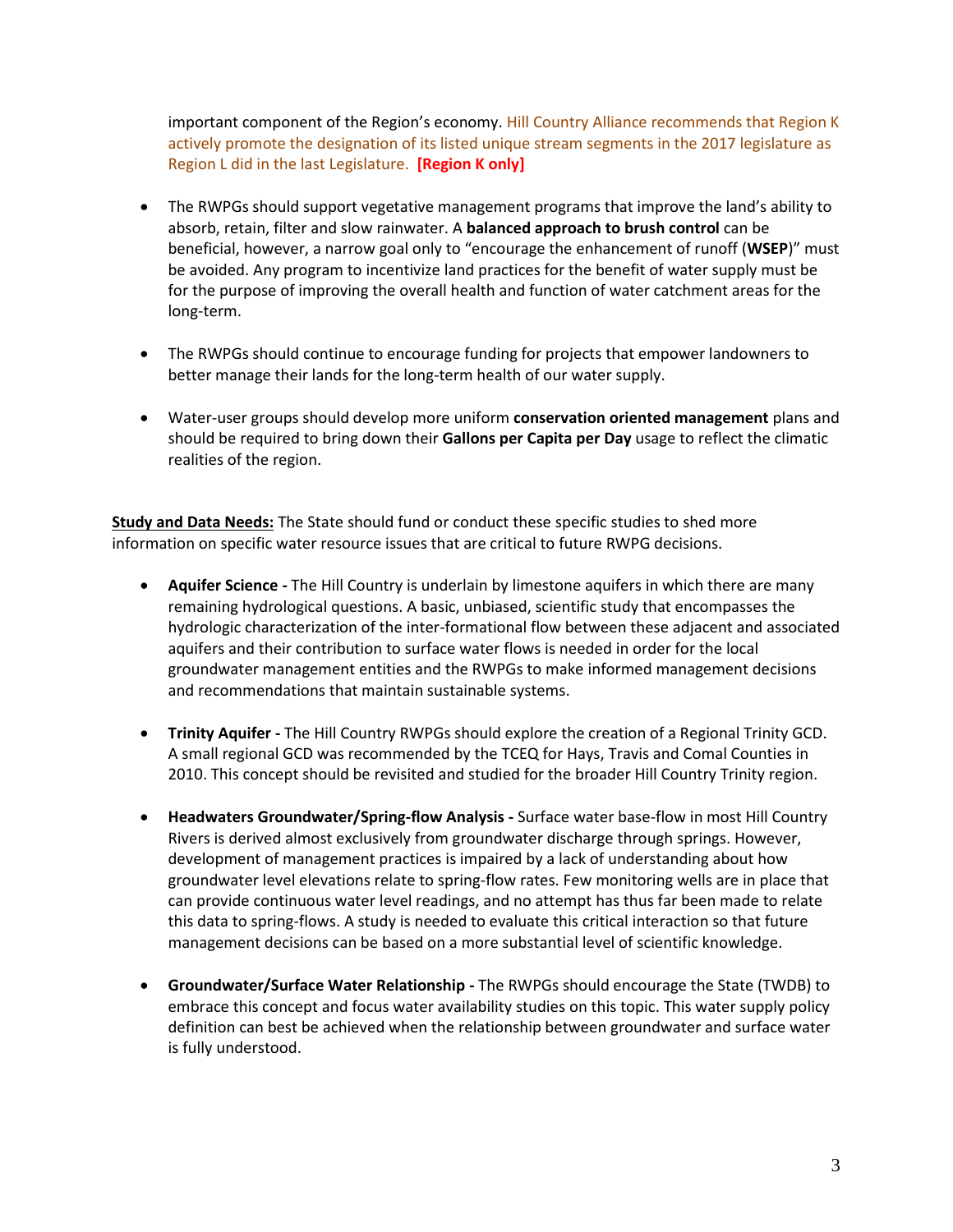- **Unpermitted Withdrawals of Riparian Water -** A significant amount of unpermitted riparian water is withdrawn from rivers that is unaccounted for in the Water Availability Models. State water agencies should devise a survey method to establish a reasonable estimate of these diversions.
- **Optimization of Water Conservation and Efficiency -** A number of water utilities and communities in Texas have established enviable track records of success in reducing per capita water use and promoting a water conservation ethic, thereby stretching existing water supplies. However, this record of success is not universal in Texas, and indeed many communities and utilities have made minimal or no efforts to advance water conservation and efficiency. A study is needed of the additional opportunities in the Hill Country and in Texas to advance water conservation and efficiency, the potential for reducing future water demands through enhanced conservation and efficiency, and the steps needed to achieve that goal.
- **Conservation And Drought Management** There is a need for the funding of educational programs by State agencies to assist Regional Water Planning Groups in educating both the public and private sectors about conservation and drought management. The Regional Planning group should push for the funding of programs such as the *State Water Conservation Education Program*, and the *Water IQ-Know Your Water* campaign, formally established (but unfunded) by the Texas Legislature with the passage of SB 3/HB 4 in 2007.

# **Regionally Specific** *Water Management Strategy* **Evaluations:**

## **REGION J:**

- HCA notes that 31 out of a total of 69 strategies (45%) are categorized as Conservation, Reuse, or Rainwater Strategies.
- Region J should be commended for recommending these conservation, reuse, and rainwater harvest strategies as net-zero water supply projects.
- The remaining 55% of the strategies consist of infrastructure improvements, groundwater expansion, desalination, and aquifer storage and recovery projects. Of those projects, the majority represents groundwater expansion.
- Hill Country Alliance would recommend in *those* cases that alternative supplies such as rainwater projects be explored. Rainwater projects represent fiscally comparable and resource viable alternatives to aquifer reliance.
- Region J should be commended for recommending strategies that exclude inter-basin pipeline construction, and recommending those that have only nominal environmental impacts.

## **REGION K:**

 HCA notes that 13 out of a total of 62 strategies (20%) in the *Recommended Water Management Strategy Summary Table* (Appendix 5B) are categorized as Conservation, Reuse, Drought Management, or Rainwater Strategies.